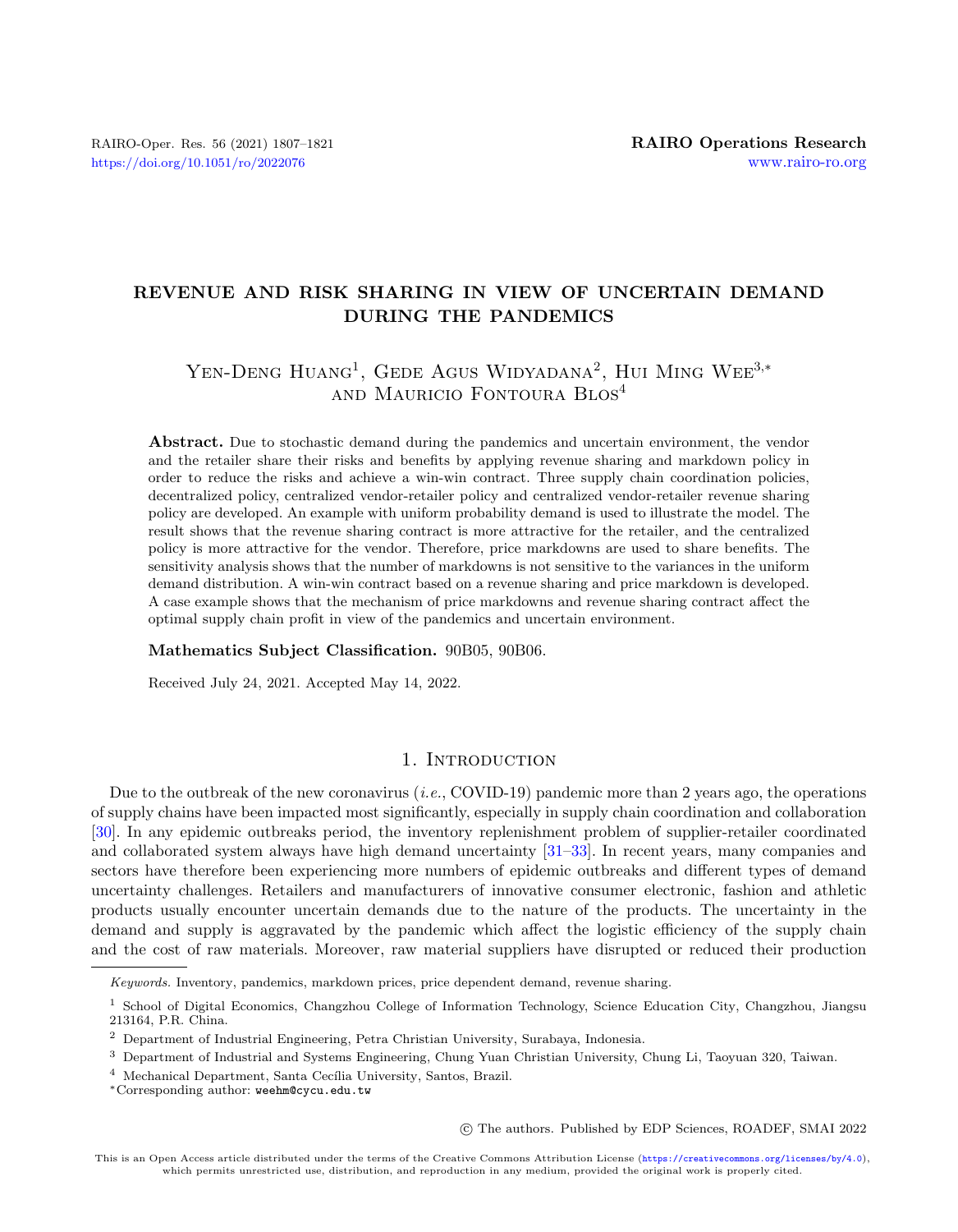#### $1808$  Y.-D. HUANG ET AL.

due to lockdown during the epidemic outbreaks, as described in Haren and Simchi-Levi [\[14\]](#page-12-0). Furthermore, uncertain demand will cause the overall profitability of the supply chain integration and coordination to be affected, especially during the outbreak of the epidemic or the end of the product cycle life or sales period. Since the start of the pandemic (2019) until today (2022), we had many examples of disruptions. But a good example that has a big impact in the demand and supply is happening in the auto industry. Due to workforce disruptions, semiconductor and parts shortages, global suppliers cannot satisfy all the orders, and the global demand is affected. Some researchers and enterprises have developed strategies and methods to overcome the challenges of supplier-retailer coordination system [\[15,](#page-12-1) [23,](#page-13-3) [24\]](#page-13-4). Contract policies of supplier-retailer coordinated and collaborated system have been investigated by many researchers and enterprises in recent years [\[4,](#page-12-2) [5,](#page-12-3) [7\]](#page-12-4). Since different contract policies influence system performance in different ways, it is important to choose the best contract policy for collaborative supply chains. Some of the contract policies are the wholesale price contract [\[48\]](#page-13-5), buyback contract [\[44,](#page-13-6)[52\]](#page-14-0), quantity discount contract [\[28\]](#page-13-7), revenue sharing contract [\[6,](#page-12-5)[16,](#page-12-6)[21,](#page-13-8)[35\]](#page-13-9) and other contract combinations [\[11,](#page-12-7)[48\]](#page-13-5). In a revenue sharing contract, the vendor reduces their product price offered to the retailer who shares a percentage of their revenue with the vendor. Revenue sharing contracts have been applied widely for video renting and other innovative consumer electronic or fashion product industries. Innovative consumer electronic or fashion products have a limited time demand. When the peak product demand time has passed, products are sold at a very low price. These products usually have random and price dependent demand [\[17,](#page-12-8) [18,](#page-13-10) [35\]](#page-13-9). However, the retailer can forecast customer demand from historical data. Sometimes, the retailer's forecast is not accurate, and the real demand can be lower or higher than the expected demand due to the pandemics and uncertain environment (e.g., Personal Computer, Notebook, Mobile Phone etc). Consequently, some retailers will reduce the selling price to attract more demand before the sales period is over. The problem becomes more complex and interesting when a retailer has a revenue sharing contract with his vendor. Therefore, we explore the effect on a revenue sharing contract when the retailer reduces the selling price on the uncertain demand and environment.

Many researchers have investigated revenue sharing policy benefits. Cachon and Lariviere [\[2\]](#page-12-9) investigated the benefits and drawbacks of revenue sharing contracts. They concluded that revenue sharing contracts are attractive only if the retailer's action does not influence demand. Giannoccaro and Pontrandolfo [\[13\]](#page-12-10) introduced supply chain coordination using revenue sharing contracts for a three-stage supply chain. They found that contract design can improve the total profit of the players so as to achieve win-win situations. Kebing et al. [\[19\]](#page-13-11) considered the implementation of revenue-sharing contracts to maximize channel distribution with price-sensitive demand. Yao et al. [\[50\]](#page-13-12) investigated revenue sharing contracts with two competing retailers. They found that the revenue sharing contract was more flexible and effective in improving supply chain performance than the price contract. Palsule-Desai [\[29\]](#page-13-13) concluded that revenue sharing contracts could coordinate supply chains for the multi-period contractual situation. Revenue sharing contracts can not only coordinate forward logistic but also reverse logistics [\[22\]](#page-13-14). Revenue sharing is not only for two parties but also effective for more than two parties in a supply chain channel [\[43\]](#page-13-15). Combination of the revenue sharing contract with a quantity discount model for short life cycle products was developed by Sarathi et al. [\[38\]](#page-13-16). They considered price-dependent demand and stock dependent demand in their model. Arani et al. [\[1\]](#page-12-11) developed a mixed revenue-sharing contracts model and applied the model to a fashion apparel supply chain in Iran. Xie et al. [\[47\]](#page-13-17) developed revenue and cost-sharing contracts for dual-channel closed-loop supply chains where products are sold online and offline. Raza [\[35\]](#page-13-9) proposed supply chain coordination strategy for joint pricing, order quantity, and Corporate Social Responsibility (CSR) investment decisions in a two-level supply chain model and applied various game-theoretic settings to analyse the decentralized, centralized, and a centralized revenue sharing policies for each of three demand situations (e.g., the price-and-CSR investment dependent deterministic, and price-and-CSR investment dependent stochastic demand with/without partially known demand information). Chernonog [\[6\]](#page-12-5) proposed a two-level supply chain model in which a dominant retailer develops a strategic information sharing mechanism through a consignment contract with revenue sharing and applied it in mobile marketing. From the literature review, it can be seen that revenue sharing is still an interesting topic to be explored and applied by researchers, especially in the environment of rapid demand or marketing variation.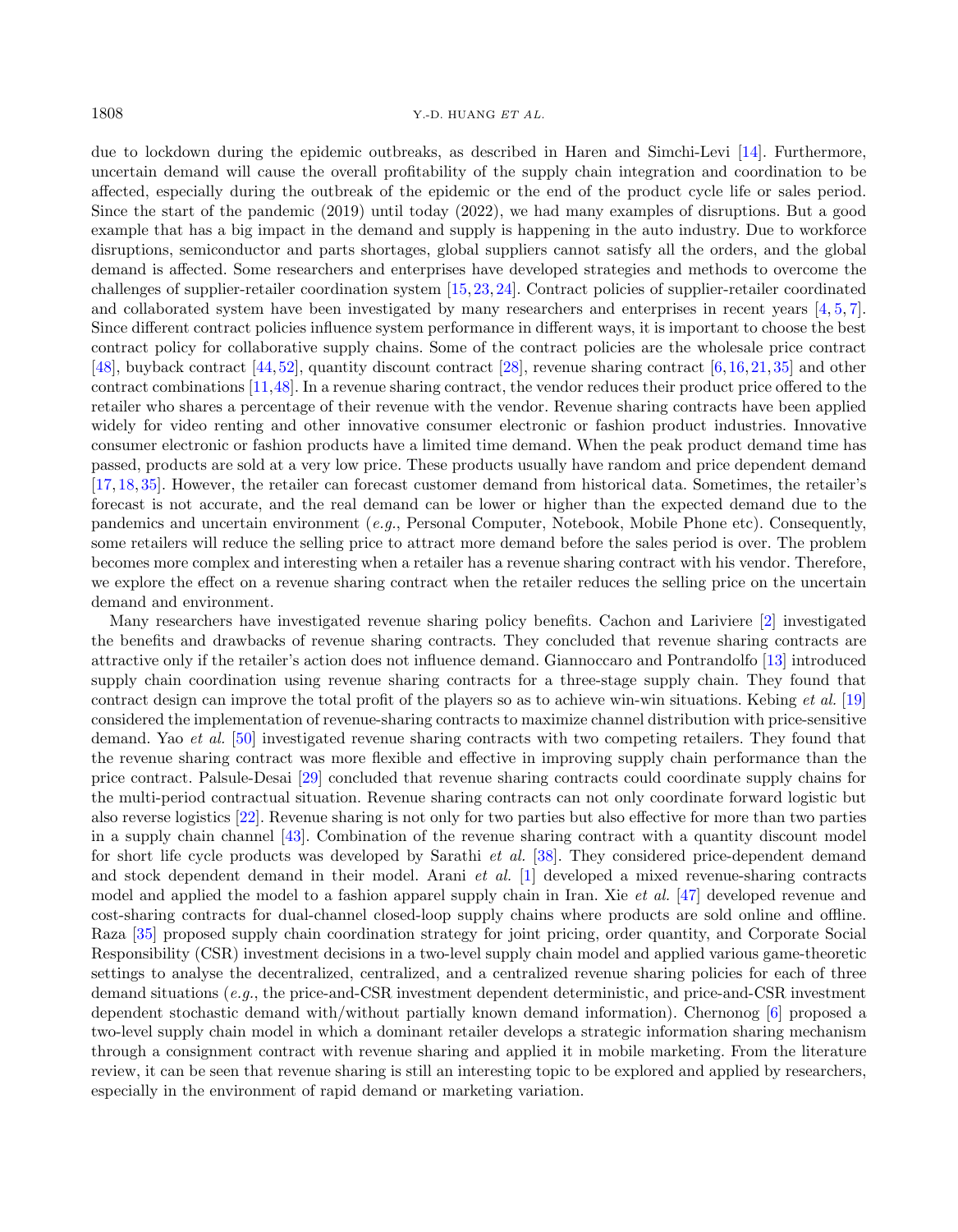Innovative consumer electronic or fashion products during the pandemics and uncertain environment have the characteristic of random demand and price sensitivity [\[5,](#page-12-3)[7,](#page-12-4)[37\]](#page-13-18). Petruzzi and Dada [\[34\]](#page-13-19) developed a pricing newsboy inventory problem model using order quantity and product price as the decision variables. Khouja [\[20\]](#page-13-20) developed a single period newsboy inventory problem with multiple discount and price dependent demands. He concluded that compared to the classical newsboy inventory problem, multiple discounts result in higher order quantities. Tsay [\[41\]](#page-13-21) studied price markdown practices and strategic balance among supply chain channels and retail pricing behavior. You [\[51\]](#page-14-1) studied the optimal pricing and ordering quantity model by considering price and time-dependent demand. Modak and Kelle [\[25\]](#page-13-22) separately studies centralized and decentralized dual-channel supply chains under price and delivery-time dependent stochastic customer demand. Urban and Baker [\[42\]](#page-13-23) developed a product price and markdown price for different seasons. Namin et al. [\[27\]](#page-13-24) investigated the impact of varied markdown pricing policies for fashion apparel market. They concluded that timely decision making could improve sale and revenue. Chung et al. [\[9\]](#page-12-12) investigated the markdown price problem for a multi-echelon supply chain. They found that markdown price time was an important factor to make an effective decision. Wang and Webster [\[48\]](#page-13-5) showed the strengths and limitations of the percentage of retail price markdown and quantity markdown money for unsold perishable goods *via* clearance pricing. Shah *et al.* [\[39\]](#page-13-25) developed the markdown option model for a two-level Stackelberg game model. A markdown optimization model for more than one product and considering a cross-price effect between many products was investigated by Cosgun et al. [\[10\]](#page-12-13). Nagare and Dutta [\[26\]](#page-13-26) developed markdowns for single-period inventory models in two market scenarios with price-sensitive segments and price insensitive segments. Gholami et al. [\[12\]](#page-12-14) developed an efficient iterative algorithm to solve multi-period bi-level channel optimization problem considering dynamic price-dependent stochastic demand. Canyakmaz et al. [\[3\]](#page-12-15) investigated the most critical challenges of inventory problem for each enterprise where customer demand is dependent on a stochastic price process which consequently impacts customer arrivals between ordering cycles. They found that under certain conditions, a price-dependent base stock policy is optimal on the both backorder and lost-sale cases. Taleizadeh et al. [\[40\]](#page-13-27) investigated the effect of cost of advertisement and promotional cost sharing on the coordination of a two-echelon supply chain considering under uncertain demand. Yadav *et al.* [\[49\]](#page-13-28) proposed a non-cooperative Stackelberg game model in a two-level supply chain with imperfect quality and allowable shortage. Our paper continues and extends the works of Shah et al. [\[39\]](#page-13-25) and Raza [\[35\]](#page-13-9) and considers revenue sharing contracts instead of competitive strategy. From our literature review, although this study on newsboy inventory model with supply chain coordination mechanisms, revenue sharing or markdown policies are a lot, no models simultaneously consider these situations mentioned above. The contribution of this research and other authors is presented as shown in Table [1.](#page-3-0)

The contribution of this paper is to examine three different newsboy inventory problem models to derive a win-win contract based on revenue sharing policy and price markdown. The models are single vendor-retailer channels using with a multiple price markdown mechanism in the decentralized policy, centralized coordination and centralized coordination with revenue sharing contracts respectively. In the centralized coordination with revenue sharing contract, the retailer's gain and deficit is shared with the vendor. To strength supply chain coordination to achieve win-win situations, this article also considers a multiple price markdown mechanism to find out the opportunities for reducing the selling price to attract more demand on the uncertain environment before the end of the product cycle life or sales period. This circumstance does not exist in the decentralized model or the centralized coordination without revenue sharing contracts where only the retailer obtains a loss when the selling price is marked down. We present this paper in four sections: Section one explains the research background and literature review on the newsboy inventory problem, price markdown and revenue sharing. In Section two, the newsboy inventory problems with price markdowns for decentralized, centralized coordination and revenue sharing are developed. Section three provides an example to clarify the models and presents sensitivity analyses to evaluate the performance of the decentralized coordination model, the centralized coordination model and the centralized coordination model with revenue sharing contract. Section four is the conclusions of the study. A case example shows that the mechanism of price markdowns and revenue sharing contract affect the optimal supply chain profit in view of the pandemics and uncertain environment. Therefore,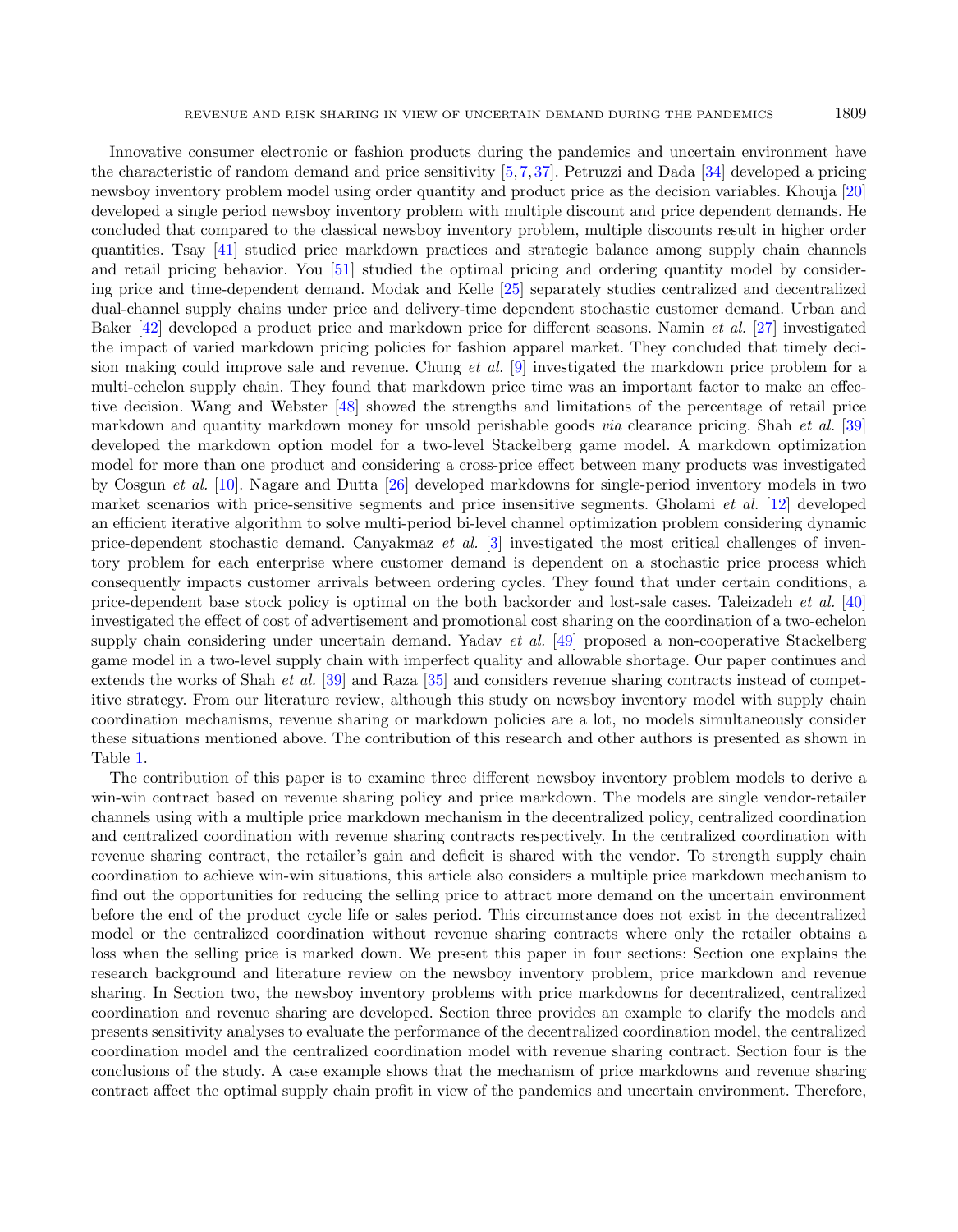#### $1810$  Y.-D. HUANG ET AL.

| Author(s)                            | Newsboy<br>inventory<br>problem | Coordination<br>$\rm{mechanisms}$ | Revenue<br>sharing | Markdown<br>policy | Demand<br>uncertainty | Pandemics |
|--------------------------------------|---------------------------------|-----------------------------------|--------------------|--------------------|-----------------------|-----------|
| Khouja [20]                          | $\sqrt{}$                       |                                   |                    |                    |                       |           |
| Urban and Baker $[42]$               | $\sqrt{}$                       |                                   |                    | $\sqrt{}$          |                       |           |
| Petruzzi and Dada [34]               | $\sqrt{}$                       |                                   |                    |                    |                       |           |
| Tsay $[41]$                          | $\sqrt{}$                       |                                   |                    |                    |                       |           |
| Giannoccaro and                      |                                 | $\sqrt{}$                         | $\sqrt{}$          |                    |                       |           |
| Pontrandolfo [13]                    |                                 |                                   |                    |                    |                       |           |
| Cachon and Lariviere [2]             |                                 |                                   |                    |                    |                       |           |
| You $[51]$                           |                                 |                                   |                    |                    |                       |           |
| Kebing $et$ al. [19]                 |                                 |                                   |                    |                    |                       |           |
| Wang and Webster $[45]$              |                                 | $\checkmark$                      |                    | $\sqrt{}$          |                       |           |
| Chung et al. $[9]$                   |                                 |                                   |                    | $\sqrt{}$          |                       |           |
| Mafakheri and Nasiri <sup>[22]</sup> |                                 |                                   |                    |                    |                       |           |
| Palsule-Desai [29]                   |                                 | $\sqrt{ }$                        |                    |                    |                       |           |
| Paul et al. [31]                     | $\sqrt{}$                       | $\sqrt{ }$                        |                    |                    |                       |           |
| Paul et al. $[32]$ a,b               | $\sqrt{}$                       | $\sqrt{ }$                        |                    |                    |                       |           |
| Sanh et al. 2014                     |                                 | $\sqrt{ }$                        |                    | $\sqrt{}$          |                       |           |
| Sarathi et al. [38]                  |                                 | $\sqrt{}$                         | $\sqrt{}$          |                    |                       |           |
| Arani et al. [1]                     |                                 | $\sqrt{ }$                        |                    |                    |                       |           |
| Cheng <i>et al.</i> $\boxed{5}$      | $\sqrt{}$                       | $\sqrt{ }$                        |                    |                    |                       |           |
| Choi et al. $[7]$                    | $\sqrt{}$                       | $\sqrt{ }$                        |                    |                    |                       |           |
| Hu et al. $[16]$                     | $\sqrt{}$                       | $\sqrt{}$                         |                    |                    |                       |           |
| Liu et al. $[21]$                    |                                 | $\sqrt{}$                         |                    |                    |                       |           |
| Namin et al. [27]                    |                                 | $\sqrt{}$                         |                    |                    |                       |           |
| Nagare and Dutta $[26]$              | $\sqrt{}$                       | $\sqrt{}$                         |                    | $\sqrt{}$          |                       |           |
| Raza $ 35 $                          | $\sqrt{}$                       | $\sqrt{ }$                        |                    |                    |                       |           |
| Xie et al. $[47]$                    |                                 | $\sqrt{}$                         | $\checkmark$       |                    |                       |           |
| Chen et al. $[4]$                    |                                 | $\sqrt{}$                         |                    |                    |                       |           |
| Haren and                            | $\sqrt{}$                       |                                   |                    |                    |                       |           |
| Simchi-Levi [14]                     |                                 |                                   |                    |                    |                       |           |
| Paul et al. $[30]$                   | $\sqrt{}$                       | $\sqrt{}$                         |                    |                    |                       |           |
| Taleizadeh et al. $[40]$             | $\checkmark$                    |                                   |                    |                    |                       |           |
| Chernonog $[6]$                      |                                 |                                   |                    |                    |                       |           |
| Gholami et al. [12]                  |                                 |                                   |                    |                    |                       |           |
| Mashud <i>et al.</i> $[23]$ ,        | $\sqrt{}$                       | $\sqrt{}$                         |                    |                    |                       |           |
| Mashud $et$ al. $[24]$               | $\sqrt{}$                       | $\sqrt{}$                         |                    |                    |                       |           |
| Yadav et al. $[49]$                  |                                 |                                   |                    |                    |                       |           |
| This paper                           |                                 |                                   |                    |                    |                       |           |

<span id="page-3-0"></span>TABLE 1. Contribution of selected authors.

the purpose of this paper is to develop a model to demonstrate how revenue and risk sharing can help to coordinate the uncertain demand system during the pandemic.

## 2. Mathematical model

In this section, mathematical models for the newsboy inventory problem with markdown price options are developed. Firstly, newsboy inventory problems with multiple price markdown options for the retailer are developed. A single time period in newsboy inventory problem hash times price marked down. We then develop the decentralized vendor-retailer policy and centralized vendor-retailer policy. In the last part, a centralized vendorretailer policy with revenue sharing contracts is developed. The following assumptions are used throughout the paper: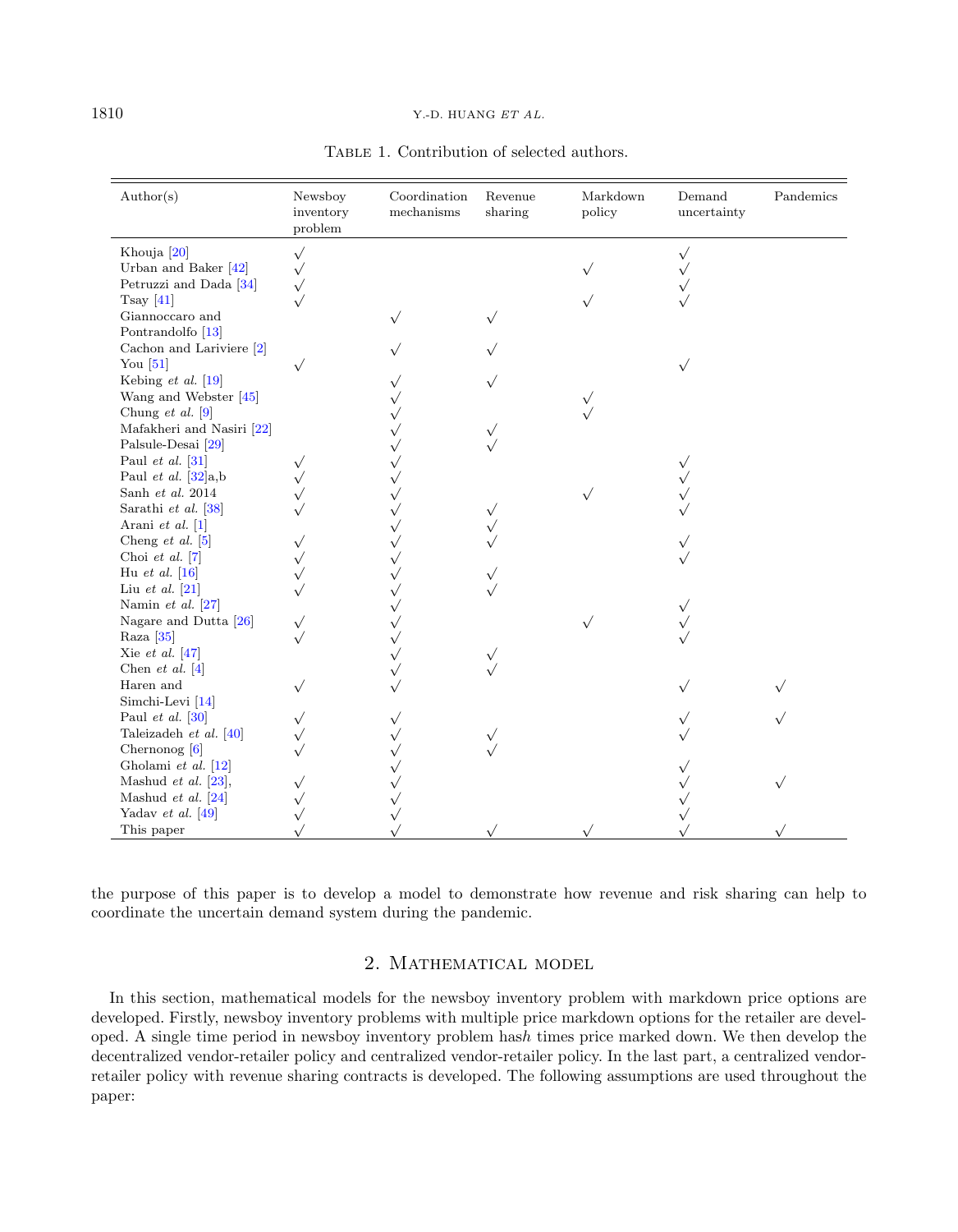- 1. Demand is stochastic and dependent on price.
- 2. Multiple markdown prices are applied to sell all items ordered by the retailer.
- 3. The initial retailer's unit selling price is known.
- 4. When the price is marked down, the retailer will spend some of their earnings for advertising.

Parameter notations:

| P:                  | Retailer's unit selling price         |
|---------------------|---------------------------------------|
| $Po$ :              | Initial retailer's unit selling price |
| $\mathfrak{b}$ :    | Dependent demand parameter            |
| F:                  | Advertising cost                      |
| C:                  | Vendor's unit selling price           |
| S:                  | Vendor's unit cost                    |
| Decision variables: |                                       |
| $h$ :               | Frequency of price markdown           |
| $Q$ :               | Ordering quantity                     |

This paper is an extended model of Shah et al. [\[39\]](#page-13-25). The same assumption as in Shah et al. [\[39\]](#page-13-25) is applied in our models. In order to motivate consumer's demand, the retailer considers price marking down h times. This is to maximize the total profit in a single time period for the vendor-retailer supply chain problem. We then develop the decentralized vendor-retailer policy and centralized vendor-retailer policy without/with revenue sharing contracts. For a given  $h$  and the supplier's price-dependent parameter, the retailer's optimal order quantity is obtained in the three different newsboy inventory problem models.

#### 2.1. The vendor-retailer decentralized model

#### 2.1.1. The retailer's problem

The retailer price and expected retailer profit follows the model from Shah *et al.* [\[39\]](#page-13-25) as follows:

<span id="page-4-1"></span><span id="page-4-0"></span>
$$
P = W - bx,
$$
\n
$$
E(BP(h)) = \frac{1}{\beta - \alpha} \left[ P_0 \left( \frac{Q(\beta - Q) + \frac{P_0 Q(h - 1)}{hb}}{1 - \frac{P_0^2}{12b^2h^2}(-2h + 1)(h - 1)} \right) + \frac{P_0}{2} \left( \left( Q - \frac{(h - 1)P_0}{hb} \right)^2 - \alpha^2 + \frac{F(1 - h)}{b} \right) + \left( \frac{P_0^2 \sum_{i=0}^{h-1} i}{h^2b} - (h - 1)F \right) \left( Q - \frac{(h - 1)P_0}{hb} - \alpha \right) \right] - CQ
$$
\n(2.2)

where  $W$  is the price-dependent parameter,  $b$  is the dependent demand parameter and  $x$  is random demand quantity with a given distribution. For simplicity, we assume the stochastic demand quantity in this study is uniformly distributed with the range  $[\alpha, \beta]$ .

The retailer optimal order quantity for decentralized policy  $(Q_h^*)$  can be derived from the first derivative of  $(2.2)$  in  $Q$ , and one has:

$$
\frac{\partial E(BP(h))}{\partial Q} = \frac{1}{\beta - \alpha} \begin{bmatrix} P_0(\beta - 2Q) + \frac{P_0^2}{hb}(h - 1) \\ + P_0(Q - \frac{P_0(h-1)}{hb}) + \frac{P_0^2 0.5h(h-1)}{h^2 b} \\ -(h-1)F - C(\beta - \alpha) \end{bmatrix} = 0
$$
  

$$
Q_h^* = \frac{1}{2hbP_0} \left( 2P_0\beta bh + P_0^2(h-1) + 2Fhb(1-h) - 2Chb(\beta - \alpha) \right).
$$
 (2.3)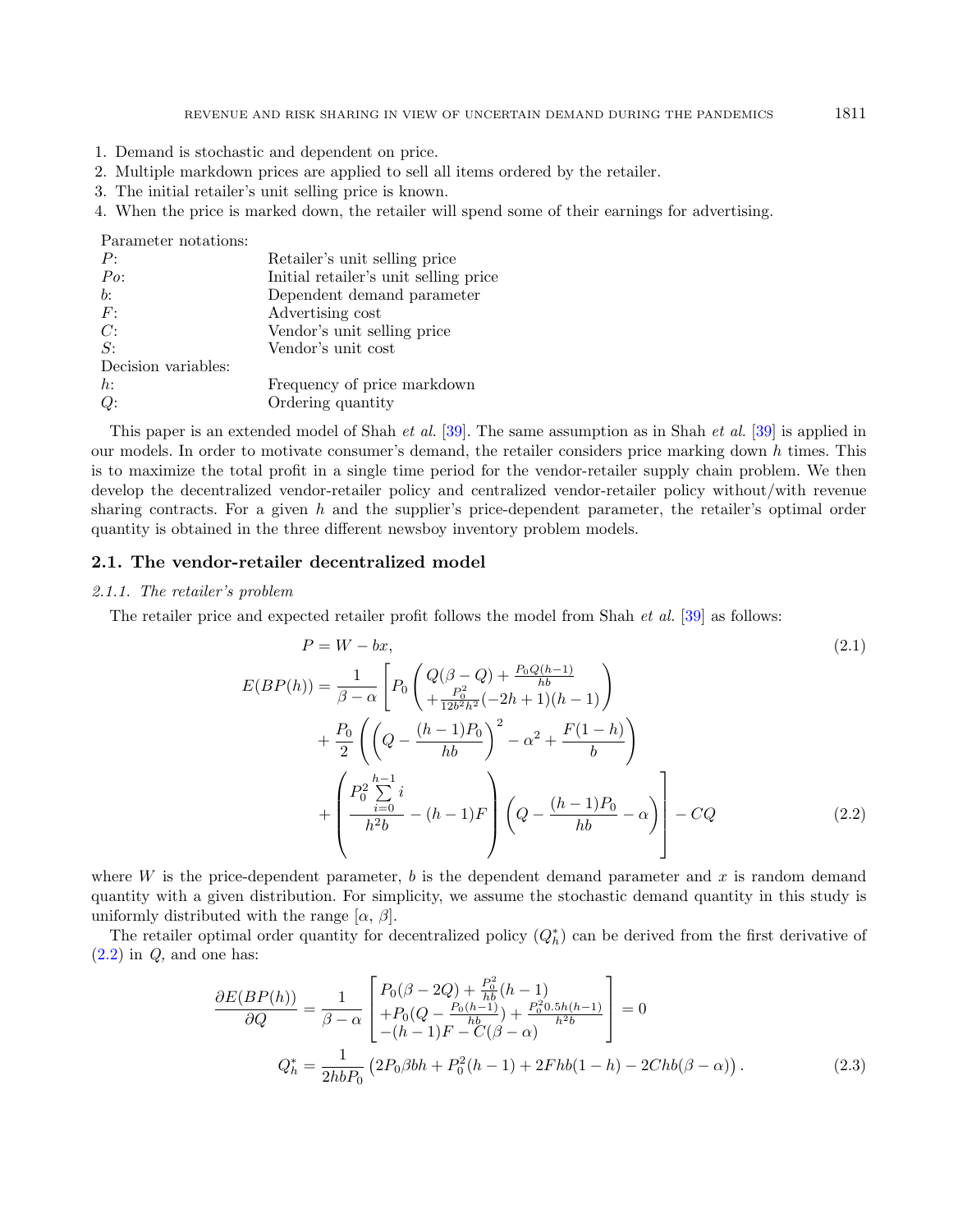The second order derivative of  $(2.2)$  in  $Q$  can be represented as:

<span id="page-5-1"></span><span id="page-5-0"></span>
$$
\frac{\partial E^2(BP(h))}{\partial Q^2} = -\frac{P_0}{\beta - \alpha} \tag{2.4}
$$

Since the value of [\(2.4\)](#page-5-0) is negative when the values of  $P_0$ ,  $\beta$ , and  $\alpha$  are positive and  $\beta > \alpha$ , the  $E(BP(h))$  is concave.

#### 2.1.2. The vendor's problem

In the decentralized policy, the vendor revenue can be modeled as follows:

<span id="page-5-3"></span><span id="page-5-2"></span>
$$
E(SP) = (C - S)Q\tag{2.5}
$$

The optimal decentralized policy solution is derived by determining the retailer optimal order quantity using  $(2.3)$  and substituting it into  $(2.2)$  and  $(2.5)$ .

#### 2.2. The vendor-retailer centralized model

The integrated vendor-retailer policy can be derived by integrating the retailer and vendor expected profit. In this policy, the vendor still has no risk, and the retailer takes all risks. The expected profit of the centralized vendor-retailer integrated policy can be represented as:

$$
E(SBP(h)) = (C - S)Q + \frac{1}{\beta - \alpha} \left[ P_0 \left( \frac{Q(\beta - Q)}{h} + \frac{P_0 Q(h - 1)}{B^2} - 2h + 1)(h - 1) \right) \right]
$$
  
+ 
$$
\frac{P_0}{2} \left( \left( Q - \frac{(h - 1)P_0}{hb} \right)^2 - \alpha^2 + \frac{F(1 - h)}{b} \right)
$$
  
+ 
$$
\left( \frac{P_0^2 \sum_{i=0}^{h-1} i}{h^2 b} - (h - 1)F \right) \left( Q - \frac{(h - 1)P_0}{hb} - \alpha \right) - CQ(\beta - \alpha).
$$
 (2.6)

The retailer optimal order quantity can be extracted from the first order derivative of  $(2.6)$  in  $Q$ , and one has:

$$
\frac{\partial E(SBP(h))}{\partial Q} = \frac{1}{\beta - \alpha} \begin{bmatrix} P_0(\beta - 2Q) + \frac{P_0^2}{h b}(h - 1) \\ + P_0(Q - \frac{P_0(h - 1)}{h b}) + \frac{P_0^2 0.5h(h - 1)}{h^2 b} \\ -(h - 1)F - S(\beta - \alpha) \end{bmatrix} = 0
$$
  

$$
Q_{S Bh}^* = \frac{1}{2h b P_0} \left( 2P_0 \beta bh + P_0^2(h - 1) + 2F h b(1 - h) - 2S h b(\beta - \alpha) \right)
$$
(2.7)

Since  $S < C$ ,  $Q_{S Bh}^*$  is greater than  $Q_h^*$ . The vendor's benefit from the centralized vendor-retailer collaboration is larger than the decentralized vendor-retailer policy. The expected profit of the centralized vendor-retailer model is also concave for a uniformly distributed demand.

#### 2.3. The vendor-retailer centralized revenue sharing model

In the revenue sharing contract with price markdowns, the retailer shares the risk with the vendor. The vendor offers lower prices to the retailer, and the retailer will share his revenue with the vendor. In this model,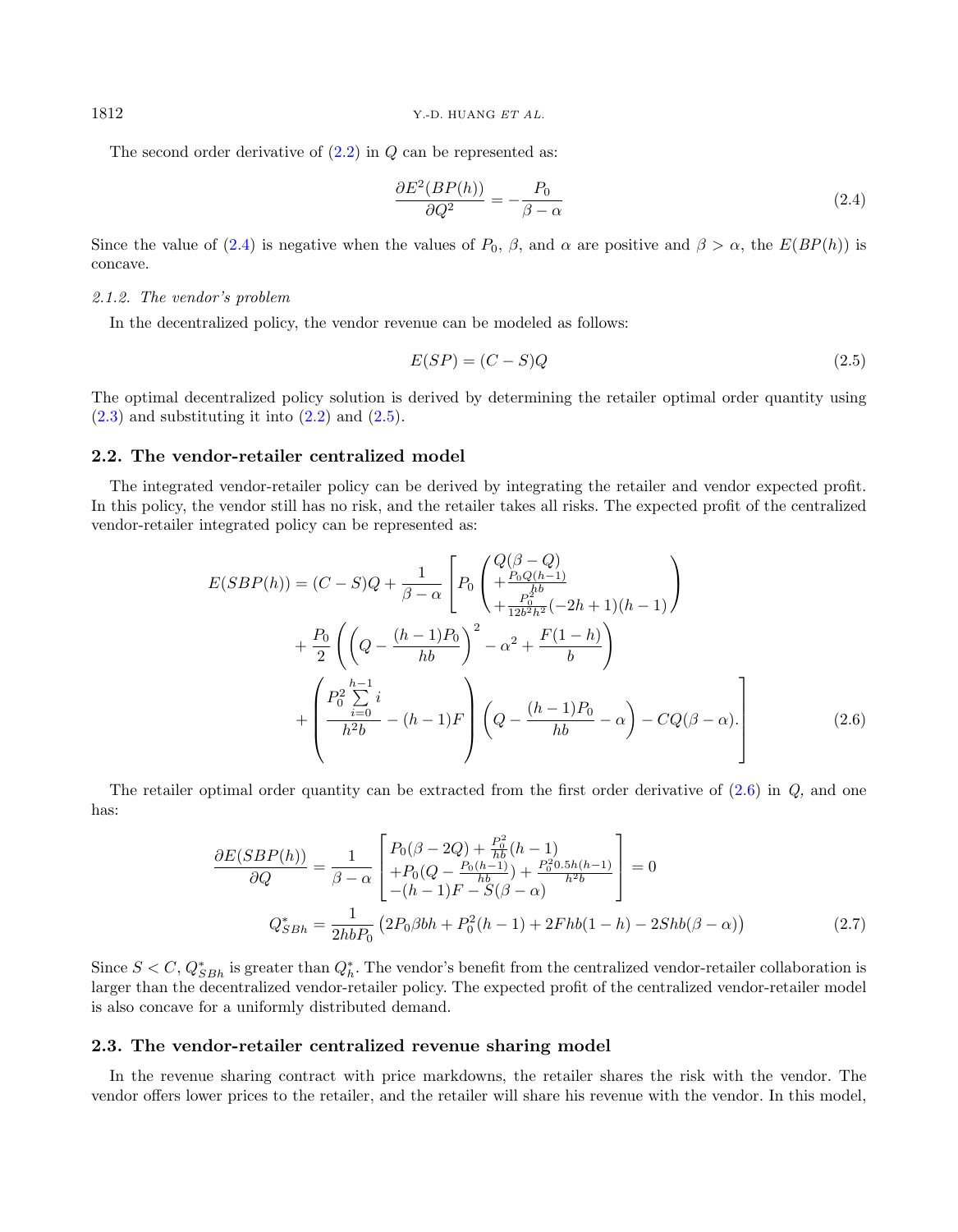the vendor takes some risks when the retailer applies price markdowns because the retailer price markdown reduces the vendor profit. The vendor's expected profit of revenue sharing contract policy is:

$$
E(SRS(h)) = \int_{Q}^{\infty} (1 - \varphi) P_0 Q f(x_0) dx_0
$$
  
+ 
$$
\sum_{j=1}^{h} \int_{Q-jP_0/hb}^{Q-(j-1)P_0/hb} (1 - \varphi) \begin{bmatrix} \frac{j}{h} P_0 x_0 \\ + \frac{h-j}{h} P_0 Q \\ + \frac{P_0^2}{bh^2} \sum_{i=0}^{j-1} i \end{bmatrix} f(x_0) dx_0
$$
  
+ 
$$
\int_{0}^{Q-(h-1)P_0/hb} (1 - \varphi) \left[ \frac{j}{h} P_0 x_0 + \frac{P_0^2}{bh^2} \sum_{i=0}^{j-1} i \right] f(x_0) dx_0 + (C_{RS} - S)Q
$$
(2.8)

where  $\varphi$  is the retailer's percentage profit, and  $C_{RS}$  is vendor's item selling price in the revenue sharing policy. When random demand quantity  $x_0$  has a uniform distribution with the range  $[\alpha, \beta]$ , the expected vendor revenue can be represented as:

$$
E(SRS(h)) = \frac{1}{\beta - \alpha} \left[ (1 - \phi) P_0 \left( \frac{Q(\beta - Q)}{P_0^{k}} \right) + (1 - \phi) \frac{P_0}{2} \left( \left( Q - \frac{(h - 1)P_0}{hb} \right)^2 - \alpha^2 \right) + (1 - \phi) \left( \frac{P_0^2 \sum_{i=0}^{h-1} i}{h^2} \right) \left( Q - \frac{(h - 1)P_0}{hb} - \alpha \right) \right] + (C_{RS} - S)Q. \tag{2.9}
$$

The retailer's expected profit of the revenue sharing policy is:

$$
E(BRS(h)) = \int_{Q}^{\infty} \varphi P_0 Q f(x_0) dx_0
$$
  
+ 
$$
\sum_{j=1}^{h} \int_{Q-jP_0/hb}^{Q-(j-1)P_0/hb} \left[ \varphi \frac{j}{h} P_0 x_0 + \varphi \frac{h-j}{h} P_0 Q \right] f(x_0) dx_0
$$
  
+ 
$$
\int_{Q-(h-1)P_0/hb}^{Q-(h-1)P_0/hb} \left[ \varphi \frac{j}{h} P_0 x_0 + \varphi \frac{P_0^2}{bh^2} \sum_{i=0}^{j-1} i - (h-1)F \right] f(x_0) dx_0 - C_{RS} Q.
$$
 (2.10)

For uniform demand distribution, the retailer's expected profit of the revenue sharing policy could be derived as:

$$
E(BRS(h)) = \frac{1}{\beta - \alpha} \left[ \phi P_0 \left( \frac{Q(\beta - Q)}{f_{\text{D}_0}^{bb}} + \frac{P_0 Q(h-1)}{f_{\text{D}_0}^{bb}} - 2h + 1)(h - 1) \right) + \frac{P_0}{2} \left( \phi \left( \left( Q - \frac{(h-1)P_0}{hb} \right)^2 - \alpha^2 \right) + \frac{F(1-h)}{b} \right)
$$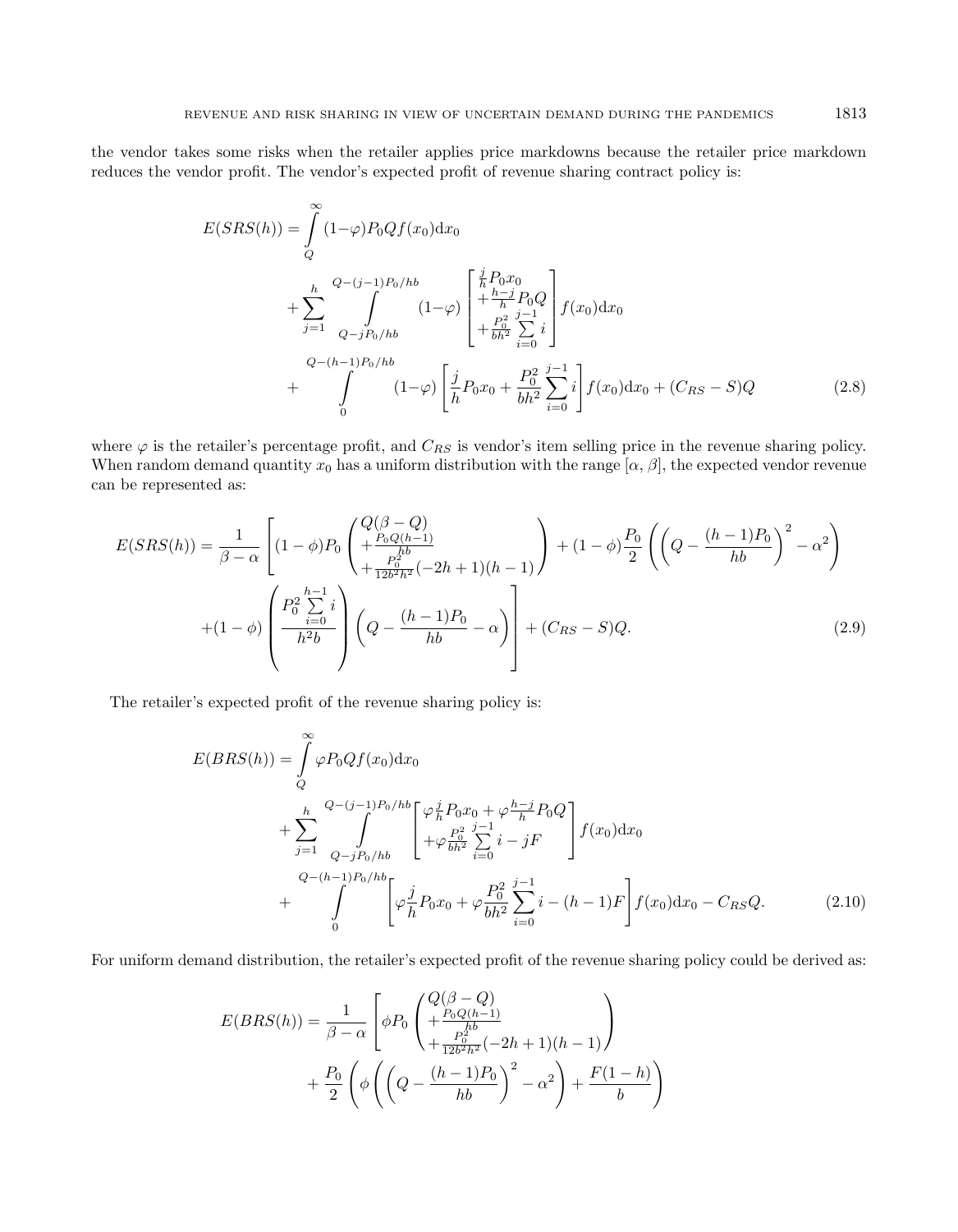<span id="page-7-0"></span>
$$
+\left(\frac{\phi P_0^2 \sum_{i=0}^{h-1} i}{h^2 b} - (h-1)F\right) \left(Q - \frac{(h-1)P_0}{hb} - \alpha\right) - C_{RS}Q.
$$
 (2.11)

The total expected revenue sharing policy of the vendor-retailer centralized model is:

$$
E(RS(h)) = E(SRS(h)) + E(BRS(h))
$$
  
\n
$$
E(RS(h)) = (C_{RS} - S)Q + \frac{1}{\beta - \alpha} \left[ P_0 \left( \frac{Q(\beta - Q)}{f} + \frac{P_0 Q(h - 1)}{P_0^{bb}} - (P_0 h - 1) \right) + \frac{P_0}{2} \left( \left( Q - \frac{(h - 1)P_0}{hb} \right)^2 - \alpha^2 + \frac{F(1 - h)}{b} \right) + \left( \frac{P_0^2 \sum_{i=0}^{h-1} i}{h^2 b} - (h - 1)F \right) \left( Q - \frac{(h - 1)P_0}{hb} - \alpha \right) \right] - C_{RS}Q
$$
\n(2.12)

The revenue sharing policy expected profit [\(2.12\)](#page-7-0) is similar to the expected profit of the centralized policy  $(2.6)$ , so the retailer optimal order quantity for revenue sharing policy is similar to  $(2.7)$ . Finally, we use the solution-solving procedure in Shah et al. [\[39\]](#page-13-25) to derive the optimal frequency of price markdown  $h^*$  in three different contract models. As shown from Tables [2–](#page-8-0)[4,](#page-8-1) the solution-solving procedure iterates the values of the decision variable  $h$  to derive the optimal ordering quantity units  $Q^*$  from the retailer until the optimal total profit of the supply chain is obtained in the three different newsboy inventory problem models.

#### 3. Numerical example and sensitivity analysis

In this section, an example is demonstrated to illustrate the mathematical models and analyze the newsboy inventory problem with markdown in the decentralized policy, the centralized vendor-retailer policy, and the revenue sharing policy. Consider W uniformly distributed on [420, 620],  $b = 0.05$ , and  $F = 100$  which implies that  $x_0$  is uniformly distributed with  $\alpha = 8000$  and  $\beta = 12000$  for  $P_0 = $20$ . In the decentralized policy, one has  $C = $10$  and  $S = $5$ . In this policy, the retailer decides the optimal order quantity  $(Q^*)$  and then orders  $Q^*$ units from the vendor. We assume the retailer wants to markdown the initial price for a maximum of 7 times. Detailed descriptions of the decentralized policy are shown in Table [2;](#page-8-0) the bold highlights represent the optimal solution. The optimal profit is derived when there are six setting prices with five price markdowns. The optimal vendor profit is equal to \$50708.3, the retailer profit  $= $91381.7$  and the total profit  $= $142090$  with the optimal order quantity  $= 10141.7$ .

When the centralized vendor-retailer policy is applied, the vendor acts as the decision maker, and the results are shown in Table [3.](#page-8-2) The optimal profit is derived when there are six price settings with five price markdowns. The retailer optimal order quantity in the centralized vendor-retailer policy is 1000 units higher than the decentralized policy. In this policy, the optimal vendor profit  $= $55708.3$ , the retailer profit  $= $88881.7$  and the total profit  $= $144590$ .

In the revenue sharing policy, the vendor offers an item selling price of \$6 to the retailer. This price is \$4 lower than the vendor's item selling price in the decentralized policy and the centralized vendor-retailer policy. As compensation, the retailer shares 25% of his revenue with the vendor. The optimal order quantity and profit of this revenue sharing policy is shown in Table [4.](#page-8-1) In the revenue sharing policy, the optimal profit is derived when the price is marked down 5 times. One has the optimal order quantity  $= 11141.7$ , the vendor profit  $= $51276.5$ .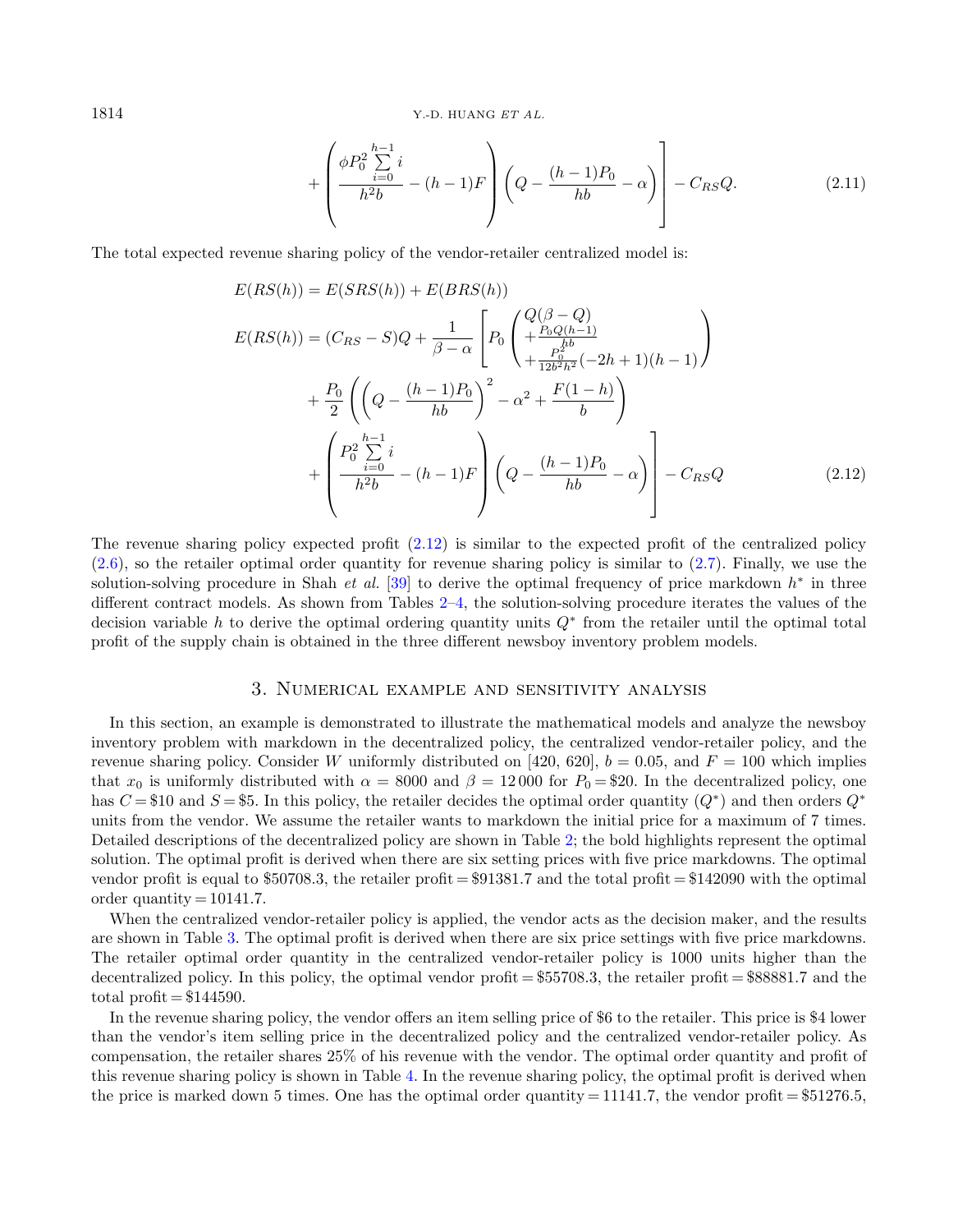<span id="page-8-2"></span>

| h. | Q       | Vendor profit | Retailer profit | Total profit |
|----|---------|---------------|-----------------|--------------|
| 1  | 10000.0 | 50000.0       | 90000.0         | 140000.0     |
| 2  | 10095.0 | 50475.0       | 90922.6         | 141397.6     |
| 3  | 10123.3 | 50616.7       | 91200.6         | 141817.3     |
| 4  | 10135.0 | 50675.0       | 91315.6         | 141990.6     |
| 5  | 10140.0 | 50700.0       | 91365.0         | 142065.0     |
| 6  | 10141.7 | 50708.3       | 91381.7         | 142090.0     |
| 7  | 10141.4 | 50707.1       | 91379.6         | 142086.7     |
| 8  | 10140.0 | 50700.0       | 91365.9         | 142065.9     |

<span id="page-8-0"></span>Table 2. Optimal quantity and profit for decentralized policy.

Notes. Bold values denote optimal solution.

Table 3. Optimal quantity and profit for vendor-retailer centralized policy.

<span id="page-8-1"></span>

| h. | Q       | Vendor profit | Retailer profit | Total profit |
|----|---------|---------------|-----------------|--------------|
|    | 11000.0 | 55000.0       | 87500.0         | 142500.0     |
| 2  | 11095.0 | 55475.0       | 88422.6         | 143897.6     |
| 3  | 11123.3 | 55616.7       | 88700.6         | 144317.3     |
| 4  | 11135.0 | 55675.0       | 88815.6         | 144490.6     |
| 5  | 11140.0 | 55700.0       | 88865.0         | 144565.0     |
| 6  | 11141.7 | 55708.3       | 88881.7         | 144590.0     |
| 7  | 11141.4 | 55707.1       | 88879.6         | 144586.7     |
| 8  | 11140.0 | 55700.0       | 88865.9         | 144565.9     |

Notes. Bold values denote optimal solution.

TABLE 4. Optimal quantity and profit for revenue sharing policy.

| h.             | Q       | Vendor profit | Retailer profit | Total profit |
|----------------|---------|---------------|-----------------|--------------|
|                | 11000.0 | 50500.0       | 92000.0         | 142500.0     |
| $\overline{2}$ | 11095.0 | 50985.0       | 92912.6         | 143897.6     |
| 3              | 11123.3 | 51140.7       | 93176.6         | 144317.3     |
| 4              | 11135.0 | 51213.6       | 93276.9         | 144490.5     |
| 5              | 11140.0 | 51253.4       | 93311.6         | 144565.0     |
| 6              | 11141.7 | 51276.5       | 93313.5         | 144590.0     |
| 7              | 11141.4 | 51290.2       | 93296.6         | 144586.8     |
| 8              | 11140.0 | 51297.8       | 93268.1         | 144565.9     |

Notes. Bold values denote optimal solution.

the retailer profit  $=$  \$93313.5 and the total profit  $=$  \$144590. The total profit of revenue sharing policy is similar to that of the centralized vendor-retailer policy.

The example shows that the centralized vendor-retailer and revenue sharing policy have higher total profits than the decentralized policy. The vendor and retailer profits are shown in Figure [1.](#page-9-0) The figure shows that the centralized vendor-retailer policy has the largest vendor profit, but has the lowest retailer profit. The vendor is the benefitor in the centralized vendor-retailer policy. Table [5](#page-9-1) shows the percentage profit increase (decrease) in the centralized and the revenue sharing policies when compared with the decentralized policy.

Table [5](#page-9-1) shows that centralized supply chain policies have a bigger total profit than the decentralized policy. The total profit of the centralized vendor-retailer and revenue sharing policy is 1.76% higher than the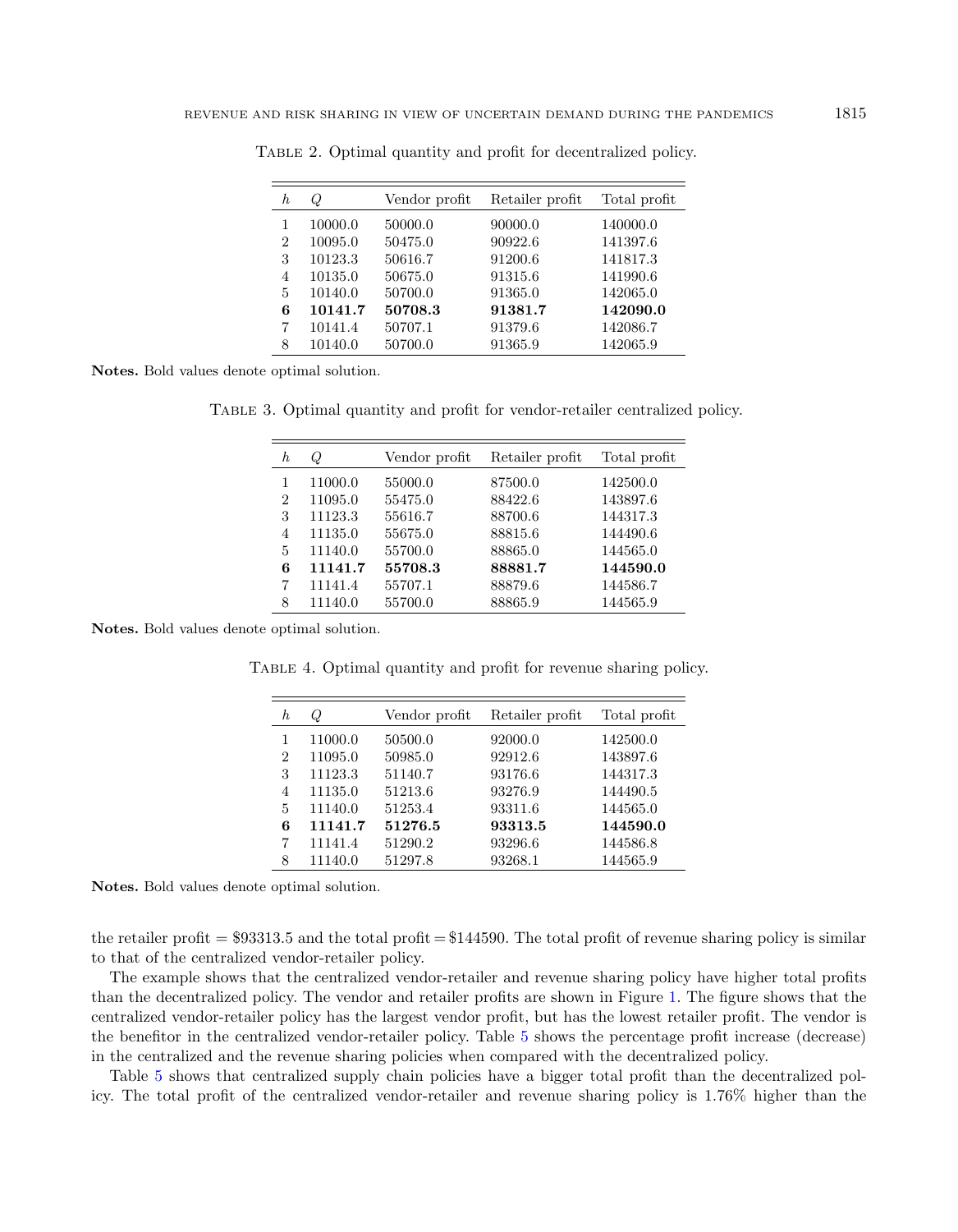

<span id="page-9-2"></span><span id="page-9-1"></span><span id="page-9-0"></span>Figure 1. Comparison of vendor and retailer profit.

Table 5. Percentage of profit increase (decrease) in centralized and revenue sharing policy when compared with the decentralized policy.

|                 | Percentage of profit increase (decrease) |                                            |      |  |  |  |  |
|-----------------|------------------------------------------|--------------------------------------------|------|--|--|--|--|
|                 |                                          | Vendor profit Retailer profit Total profit |      |  |  |  |  |
| Centralized     | 9.86                                     | (2.74)                                     | 1.76 |  |  |  |  |
| Revenue sharing | 1.12                                     | 2.11                                       | 1.76 |  |  |  |  |

Table 6. Decentralized optimal solution for varying variance.

| Case | $\alpha$ | 13    | h. | Vendor profit | Retailer profit | Total profit |
|------|----------|-------|----|---------------|-----------------|--------------|
|      | 9000     | 11000 | 6  | 50708.3       | 96346.6         | 147055.0     |
| 2    | 8000     | 12000 | 6  | 50708.3       | 91381.7         | 142090.0     |
| 3    | 7000     | 13000 | 6  | 50708.3       | 86393.3         | 137101.7     |
| 4    | 6000     | 14000 | 6  | 50708.3       | 81399.2         | 132107.5     |

decentralized policy. The retailer's profit in the centralized vendor-retailer policy is 2.74% lower than his profit in the decentralized policy. In the revenue sharing policy, the benefit of the integrated policy is shared between vendor and retailer; this is to ensure both players have higher profits than the decentralized policy.

Keeping a constant demand mean, the effect of varying demand variance is studied during the sensitivity analyses. The results are shown in Tables [6–](#page-9-2)[8.](#page-10-0) It is clear that the number of price markdown decisions in any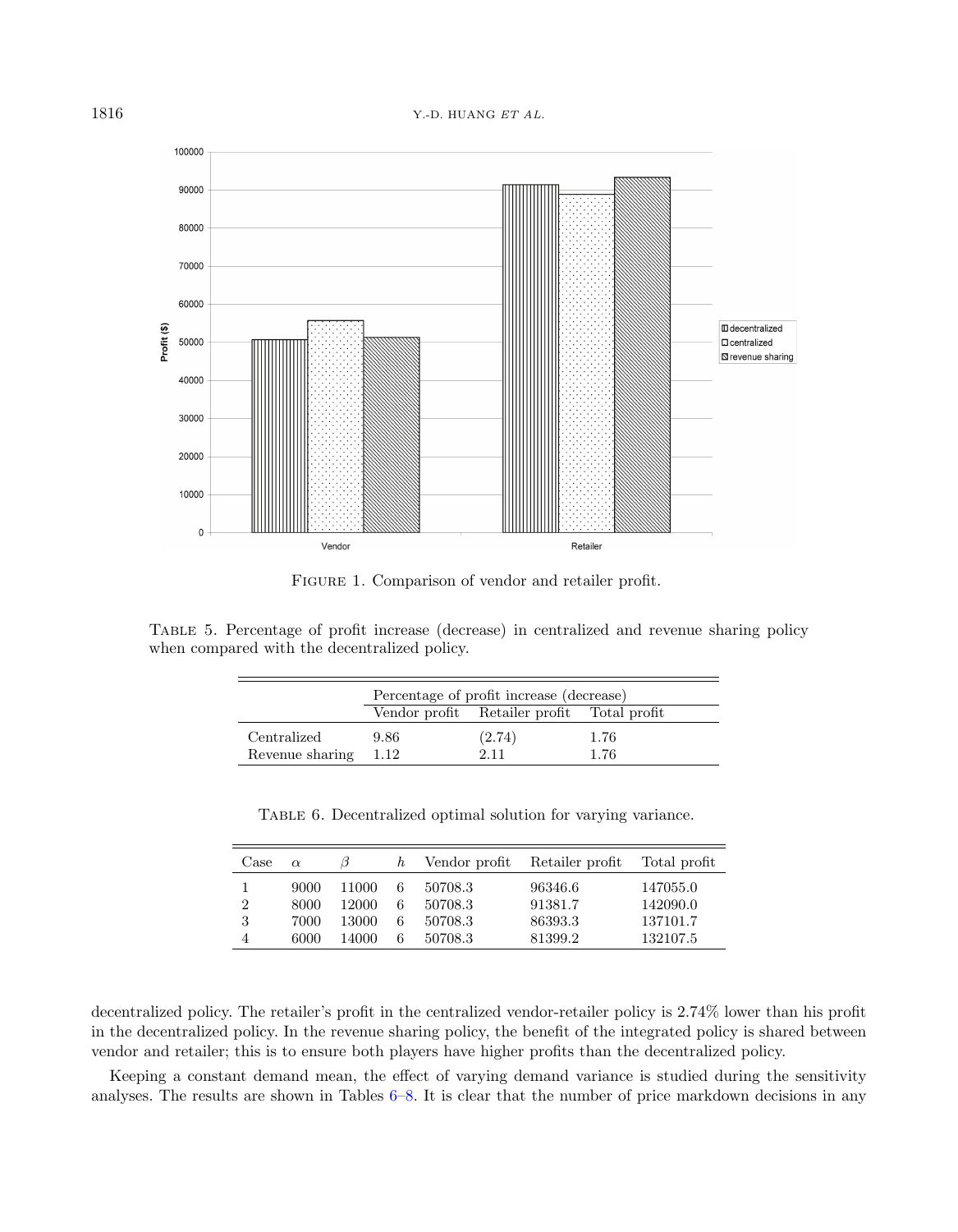| Case           | $\alpha$ |       | $h_{-}$ | Vendor profit | Retailer profit | Total profit |
|----------------|----------|-------|---------|---------------|-----------------|--------------|
|                | 9000     | 11000 | 6       | 53208.3       | 95096.6         | 148305.0     |
| $\overline{2}$ | 8000     | 12000 | 6       | 55708.3       | 88881.7         | 144590.0     |
| 3              | 7000     | 13000 | 6       | 58208.3       | 82643.3         | 140851.7     |
| $\overline{4}$ | 6000     | 14000 | 6       | 60708.3       | 76399.2         | 137107.5     |

<span id="page-10-0"></span>Table 7. Centralized policy optimal solution for varying variance.

Table 8. Revenue sharing policy optimal solution for varying variance.

| Case                     | $\alpha$                     |                                   | h                |                                          | Vendor profit Retailer profit            | Total profit                                 |
|--------------------------|------------------------------|-----------------------------------|------------------|------------------------------------------|------------------------------------------|----------------------------------------------|
| $\overline{2}$<br>3<br>4 | 9000<br>8000<br>7000<br>6000 | 11000<br>12000<br>13000<br>14000. | 6<br>6<br>6<br>6 | 51019.8<br>51276.5<br>51528.8<br>51779.9 | 97285.2<br>93313.4<br>89322.9<br>85327.6 | 148305.0<br>144590.0<br>140851.7<br>137107.5 |



<span id="page-10-1"></span>FIGURE 2. Vendor profit for varying demand variance.

strategies is not sensitive to the varying demand variance. The tables also show that when the demand variance increases, the total supply chain profit decreases.

Figure [2](#page-10-1) exhibits a rapid increase in vendor profits as the demand variance increases in the centralized policy, the decentralized policy, and the revenue sharing policy. In the centralized policy, the vendor has an advantage when demand variance increases. In Figure [3,](#page-11-0) as demand variances increase, the retailer has a lower profit in all strategies. The revenue sharing policy is better for the retailer than the centralized policy. As demand variance increases, the retailer profit reduces slower in the revenue sharing policy than in the centralized policy. Figure [4](#page-11-1) shows the decentralized policy has the worst total profit.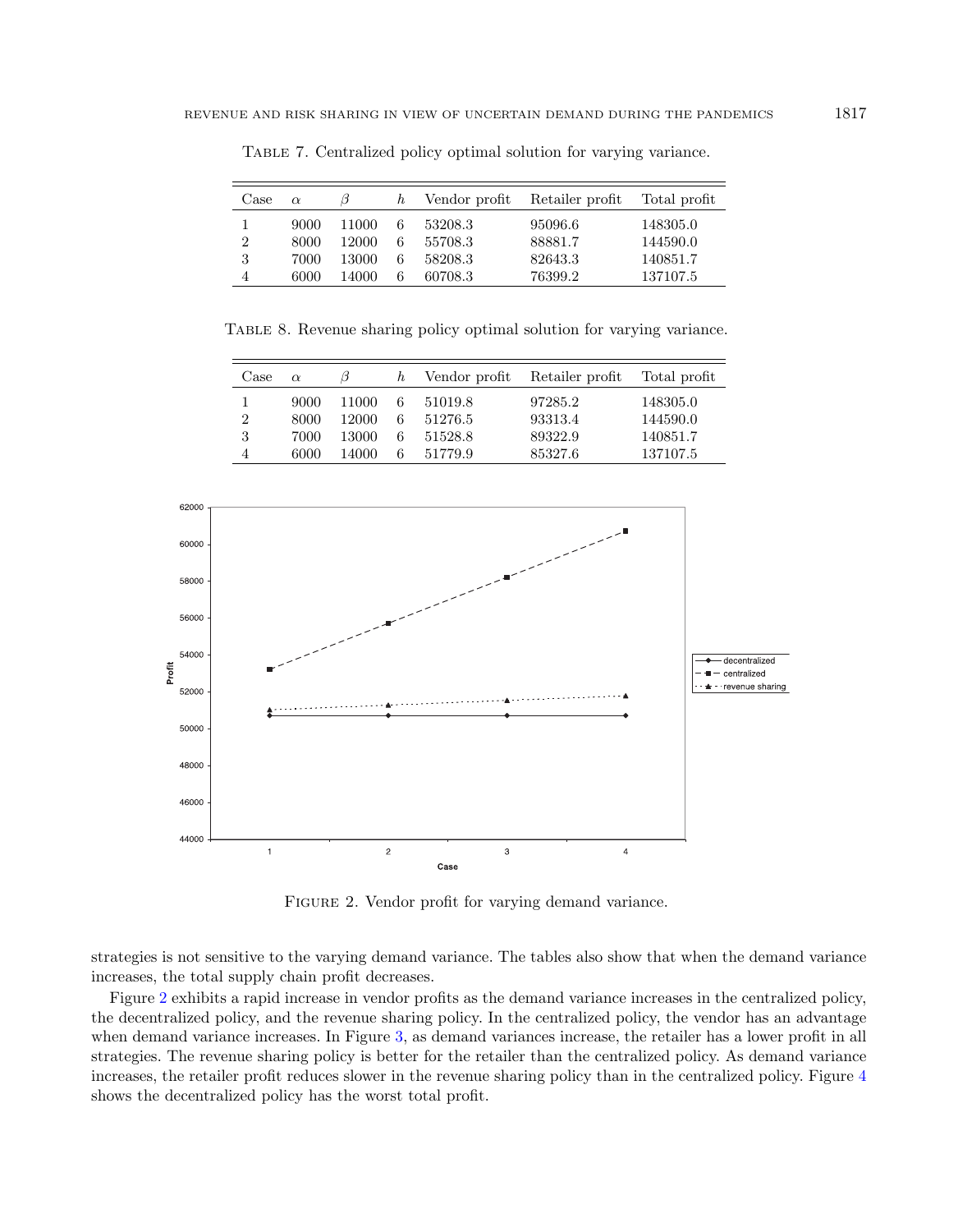

<span id="page-11-1"></span><span id="page-11-0"></span>FIGURE 3. Retailer profit for varying demand variance.



FIGURE 4. Total supply chain profits for varying demand variance.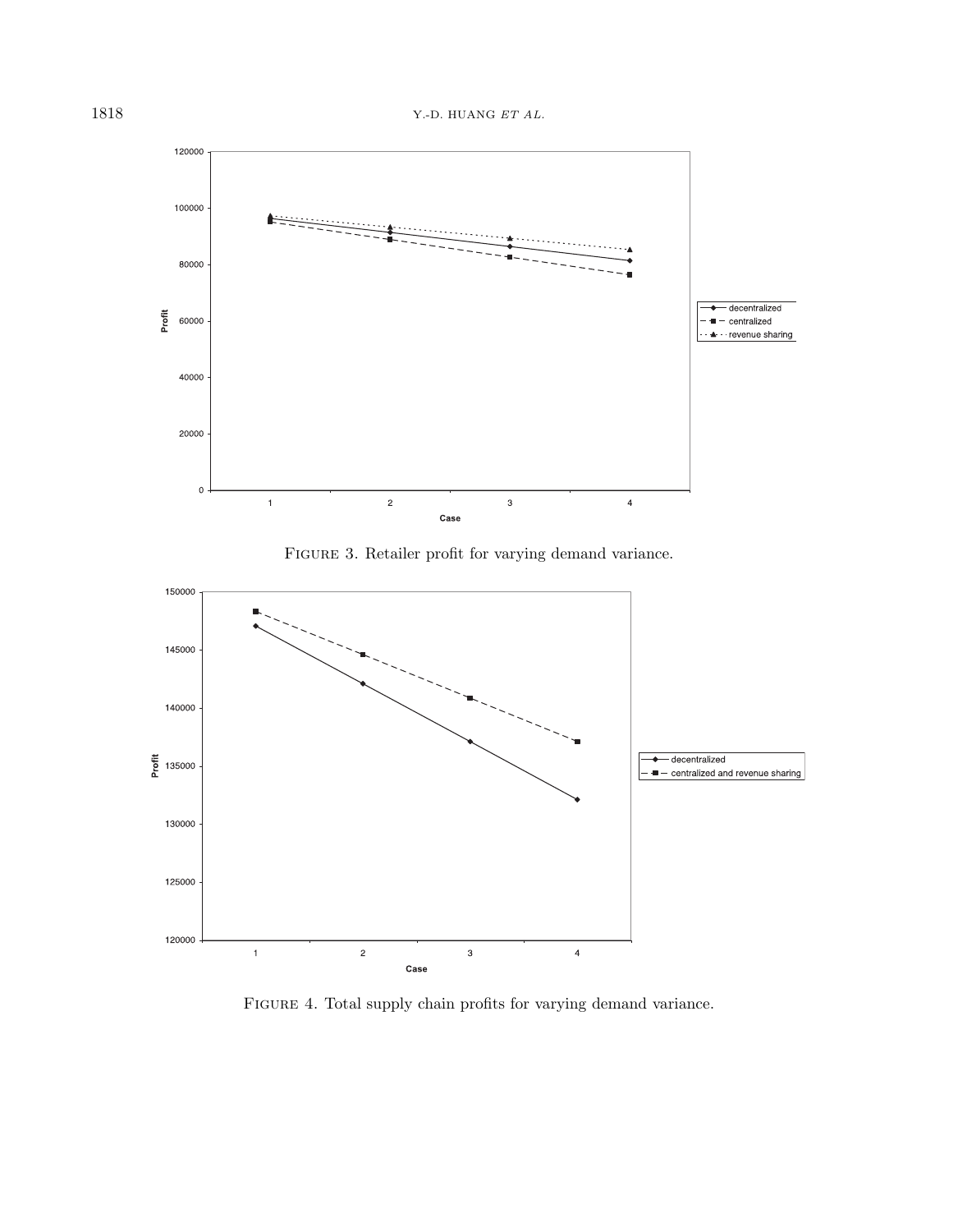## 4. CONCLUSION

A win-win contract based on a revenue sharing and price markdown is developed in this study. Three supply chain policies, decentralized, centralized vendor-retailer and revenue sharing, have been considered. A case example shows that the numbers of price markdowns affect the optimal supply chain profit. However, the sensitivity analysis shows that the supply chain profit is not very sensitive to varying demand variances. The centralized and revenue sharing policy between the vendor and the retailer results in an optimal supply chain profit. In the centralized vendor-retailer and revenue sharing policy, the total supply chain profit is more stable than the decentralized policy for varying demand variance. When the vendor has more bargaining power than the retailer, he will opt for centralized policy, but with equal bargaining power, they will opt for revenue sharing policy. This paper also discusses the application of markdown prices for single vendor-retailer channel supply chain policies. The managerial insights of this study indicates that the mechanism of price markdowns and revenue sharing contract affect the optimal supply chain total profit in view of the pandemics and uncertain environment and achieves a win-win situation in supply chain coordination and collaboration. Application of price markdown for one vendor with more than one retailer relationship or more than two-echelon supply chain channels can be considered for future research.

<span id="page-12-15"></span><span id="page-12-11"></span><span id="page-12-9"></span><span id="page-12-5"></span><span id="page-12-3"></span><span id="page-12-2"></span>Acknowledgements. The authors want to thank the editor and the reviewers for their constructive comments and suggestions which helped to improve the quality of the paper. This research is partially supported by Research Project of Changzhou College of Information Technology in 2021 under grant SG050201010110.

#### **REFERENCES**

- <span id="page-12-4"></span>[1] H.V. Arani, M. Rabbani and H. Rafiei, A revenue-sharing option contract toward coordination of supply chains. Int. J. Prod. Econ. 178 (2016) 42–56.
- <span id="page-12-12"></span>[2] G.P. Cachon and M.A. Lariviere, Supply chain coordination with revenue-sharing contracts: Strengths and limitations, Manage. Sci. 51 (2005) 30–44.
- <span id="page-12-13"></span>[3] C. Canyakmaz, S. Özekici and F. Karaesmen, An inventory model where customer demand is dependent on a stochastic price process. Int. J. Prod. Econ. 212 (2019) 139–152.
- <span id="page-12-7"></span>[4] Y. Chen, S.-H. Chung and S. Guo, Franchising contracts in fashion supply chain operations models, practices, and real case study. Ann. Oper. Res. 291 (2020) 83–128.
- <span id="page-12-14"></span>[5] Z.P. Cheng, X.D. Yang and A.A. Tsay, Designing structured supply contracts under demand and price uncertainty in an open supply chain. Ann. Oper. Res. **257** (2017) 519-536.
- <span id="page-12-10"></span>[6] T. Chernonog, Strategic information sharing in online retailing under a consignment contract with revenue sharing. Ann. Oper. Res. 300 (2021) 621–641.
- <span id="page-12-0"></span>[7] T.-M. Choi, K. Govindan, X. Li and Y.J. Li, Innovative supply chain optimization models with multiple uncertainty factors. Ann. Oper. Res. 257 (2017) 1–14.
- <span id="page-12-1"></span>[8] T.-M. Choi, Supply chain financing using blockchain impacts on supply chains selling fashionable products. Ann. Oper. Res. (2020). <https://doi.org/10.1007/s10479-020-03615-7>.
- <span id="page-12-6"></span>[9] W. Chung, S. Talluri and R. Narasimhan, Price markdown scheme in a multi-echelon supply chain in a high-tech industry. Eur. J. Oper. Res. 215 (2011) 581–589.
- <span id="page-12-8"></span>[10] Ö. Cosgun, U. Kula and C. Kahraman, Markdown optimization for an apparel retailer under cross-price and initial inventory effects. Knowledge-Based Syst.  $120$  (2017) 186-187.
- [11] F. El-Ouardighi, Supply quality management with optimal wholesale price and revenue sharing contracts: A two-stage game approach. Int. J. Prod. Econ. 156 (2014) 260–268.
- [12] R.A. Gholami, L.K. Sandal and J. Ubøe, A solution algorithm for multi-period bi-level channel optimization with dynamic price-dependent stochastic demand. Omega 102 (2021) 102297.
- [13] I. Giannoccaro and P. Pontrandolfo, Supply chain coordination by revenue sharing contracts. Int. J. Prod. Econ. 89 (2004) 131–139.
- [14] P. Haren and D. Simchi-Levi, How Coronavirus could impact the global supply chain by mid-March. Harvard Bus. Rev. (2020). Retrieved May 13, 2020.
- [15] Md.R. Hasan, T.C. Roy, Y. Daryanto and H.M. Wee, Optimizing inventory level and technology investment under a carbon tax, cap-and-trade and strict carbon limit regulations. Sustainable Prod. Consumption 25 (2021) 604–621.
- [16] B. Hu, D. Xu and C. Meng, Inconsistency of retailer's optimal policies and channel performance under revenue sharing contracts. Int. J. Prod. Econ., 183 (2017) 53–65.
- [17] O. Jadidi, M.Y. Jaber and S. Zolfaghari, Joint pricing and inventory problem with price dependent stochastic demand and price discounts. Comput. Indust. Eng. 114 (2017) 45–53.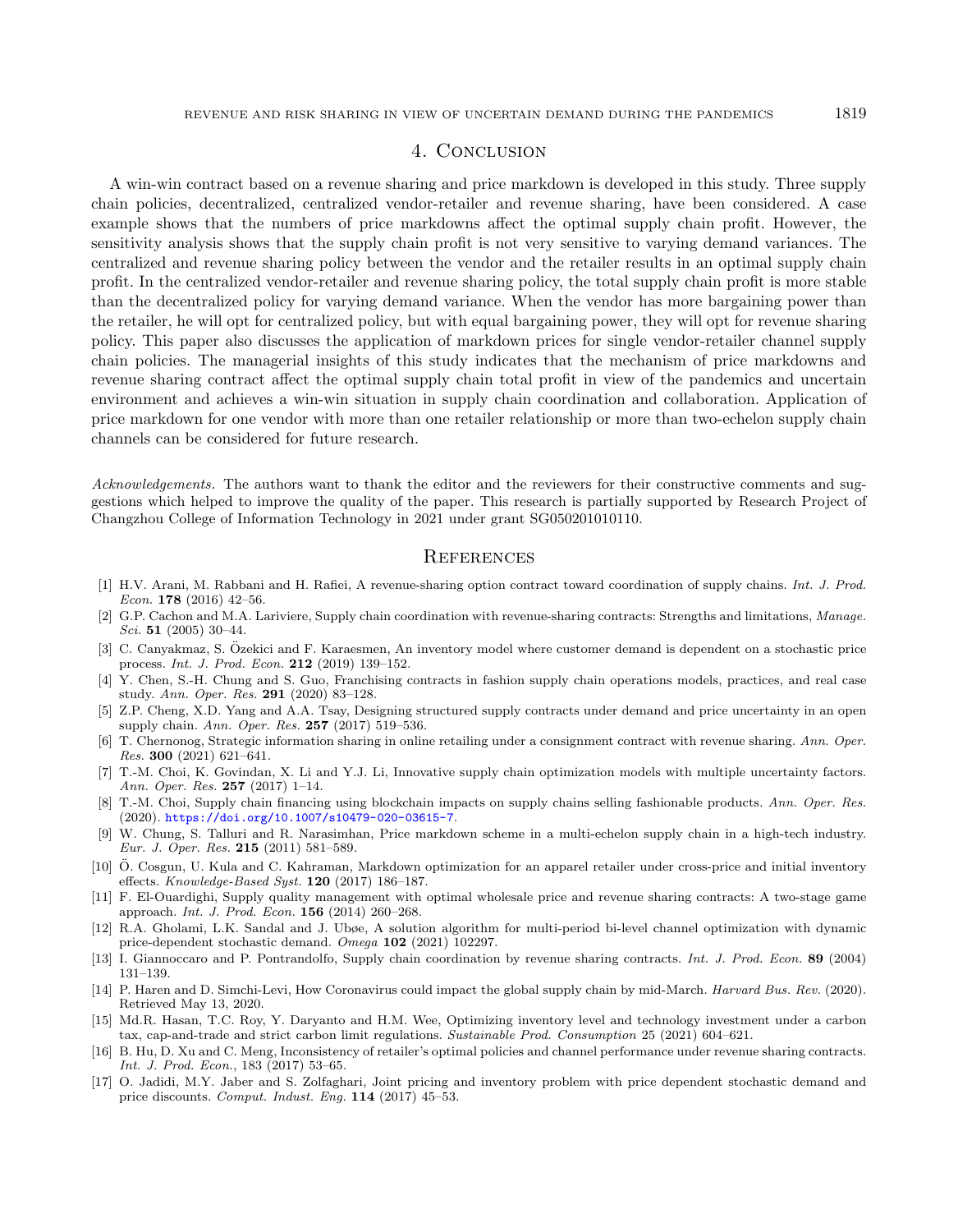#### <span id="page-13-20"></span><span id="page-13-14"></span><span id="page-13-11"></span><span id="page-13-10"></span><span id="page-13-8"></span><span id="page-13-4"></span><span id="page-13-3"></span> $1820$  Y.-D. HUANG ET AL.

- <span id="page-13-26"></span>[18] M. Johari, S.-M. Hosseini-Motlagh, M. Nematollahi, M. Goh, and J. Ignatius, Bi-level credit period coordination for periodic review inventory system with price-credit dependent demand under time value of money. Transp. Res. Part E 114 (2018) 270–291.
- <span id="page-13-24"></span>[19] C. Kebing, G. Chengxiu and W. Yan, Revenue-sharing contract to coordinate independent participants within the supply chain. J. Syst. Eng. Electron. 18 (2007) 520–526.
- <span id="page-13-7"></span>[20] M. Khouja, The newsboy problem under progressive multiple discounts. *Euro. J. Oper. Res.* **84** (1995) 458–466.
- <span id="page-13-13"></span><span id="page-13-0"></span>[21] X.F. Liu, J. Li, J. Wu and G.Q. Zhang, Coordination of supply chain with a dominant retailer under government price regulation by revenue sharing contracts, Ann. Oper. Res. 257 (2017) 587–612.
- [22] F. Mafakheri and F. Nasiri, Revenue sharing coordination in reverse logistics. J. Cleaner Prod. 59 (2013) 185–196.
- <span id="page-13-1"></span>[23] A.H.M. Mashud, Md.R. Hasan, Y. Daryanto and H.M. Wee, A resilient hybrid payment supply chain inventory model for post Covid-19 recovery. Comput. Indust. Eng. 157 (2021a) 107249.
- <span id="page-13-30"></span>[24] A.H.M. Mashud, D. Roy, Y. Daryanto and H.M. Wee, Joint price deteriorating inventory model considering product life cycle and advance payment a discount facility. RAIRO Oper. Res. 55 (2021b) S1069–S1088.
- <span id="page-13-2"></span>[25] N.M. Modak and P. Kelle, Managing a dual-channel supply chain under price and delivery-time dependent stochastic demand, Eur. J. Oper. Res. 272 (2019) 147–161.
- <span id="page-13-19"></span><span id="page-13-9"></span>[26] M. Nagare and P. Dutta, Single-period ordering and pricing policies with markdown, multivariate demand dan customer price sensitivity. Comput. Indust. Eng. 125 (2018) 451-466.
- [27] A. Namin, B.T. Ratchford and G.P. Soysal, An empirical analysis of demand variations and markdown policies for fashion retailers. J. Retailing Consum. Serv. 38 (2017) 126–136.
- <span id="page-13-18"></span>[28] T. Nie and S. Du, Dual-fairness supply chain with quantity discount contracts. Eur. J. Oper. Res. 258 (2017) 491-500.
- [29] O.D. Palsule-Desai, Supply chain coordination using revenue-dependent revenue sharing contracts. Omega 41 (2013) 780–796.
- <span id="page-13-16"></span>[30] S.K. Paul and P. Chowdhury, Strategies for managing the impacts of disruptions during COVID-19 an example of toilet paper. Global J. Flexible Syst. Manage. 21 (2020) 283–293.
- <span id="page-13-25"></span>[31] S.K. Paul, R. Sarker and D. Essam, A disruption recovery model in a production-inventory system with demand uncertainty and process reliability. Lect. Notes Comput. Sci. 8104 (2013) 511–522.
- <span id="page-13-27"></span>[32] S.K. Paul, A. Azeem, R. Sarker and D. Essam, Development of a production inventory model with uncertainty and reliability considerations. Optim. Eng. 15 (2014a) 697–720.
- <span id="page-13-21"></span>[33] S.K. Paul, R. Sarker and D. Essam, Managing real-time demand fluctuation under a supplier-retailer coordinated system. Int. J. Prod. Econ. 158 (2014b) 231–243.
- <span id="page-13-23"></span>[34] N.C. Petruzzi and M. Dada, Pricing and the newsvendor problem: A review with extensions. Oper. Res. 47 (1999) 83–194.
- <span id="page-13-15"></span>[35] S.A. Raza, Supply chain coordination under a revenue-sharing contract with corporate social responsibility and partial demand information. Int. J. Prod. Econ. 205 (2018) 1–14.
- <span id="page-13-6"></span>[36] S.A. Raza, F.C. Abdullakutty, S. Rathinam and S.M. Govindaluri, Multi-objective framework for process mean selection and price differentiation with leakage effects under price-dependent stochastic demand. Comput. Indust. Eng. 127 (2019) 698–708.
- <span id="page-13-29"></span>[37] S.Y. Ren, H.-L. Chan and P. Ram, A comparative study on fashion demand forecasting models with multiple sources of uncertainty. Ann. Oper. Res. 257 (2017) 335–355.
- [38] G.P. Sarathi, S.P. Sarmah and M. Jenamani, An integrated revenue sharing and quantity discounts contract for coordinating a supply chain dealing with short life-cycle products. Appl. Math. Model. 38 (2014) 4120–4136.
- <span id="page-13-17"></span>[39] N.H. Shah, G.A. Widyadana and H.M. Wee, Stackelberg game for two-level supply chain with price markdown option. Int. J. Comput. Math. 91 (2014) 1054–1060.
- <span id="page-13-5"></span>[40] A.A. Taleizadeh, K. Govindan and N. Ebrahimi, The effect of promotional cost sharing on the decisions of two-level supply chain with uncertain demand. Ann. Oper. Res. 290 (2020) 747–781.
- <span id="page-13-28"></span>[41] A.A. Tsay, Managing retail channel overstock: Markdown money and return policies. J. Retailing 77 (2001) 457–492.
- [42] T.L. Urban and R.C. Baker, Optimal ordering and pricing policies in a single-period environment with multivariate demand and markdowns. Eur. J. Oper. Res. 103 (1997) 573–583.
- <span id="page-13-12"></span>[43] B. Van der Rhee, G. Schmidt, J.A.A. Van der Veen and V. Venugopal, Revenue-sharing contracts across an extended supply chain. Bus. Horiz. 57 (2014) 473–482.
- [44] S.V. Venkataraman and D. Asfaw, Buyback contract under asymmetric information about retailer's loss aversion nature. Ann. Oper. Res. 295 (2020) 385–409.
- [45] C.X. Wang and S. Webster, Markdown money contracts for perishable goods with clearance pricing. Eur. J. Oper. Res. 196 (2009) 1113–1122.
- [46] X. Wang, X. Wang and Y. Su, Wholesale-price contract of supply chain with information gathering. Appl. Math. Model. 37 (2013) 3848–3860.
- [47] J. Xie, W. Zhang, L. Liang, Y. Xia, J. Yin and G. Yang, The revenue and cost sharing contract of pricing and servicing policies in a dual-channel closed-loop supply chain. J. Cleaner Prod. 191 (2018) 364–383.
- [48] F. Wang, A. Diabat and L. Wu, Supply chain coordination with competing suppliers under price-sensitive stochastic demand. Int. J. Prod. Econ. 234 (2021) 108020.
- [49] R. Yadav, S. Pareek and M. Mittal, Stackelberg models in two-level supply chain with imperfect quality items with allowable shortages. Sci. Iran. (2021). <https://doi.org/10.1080/23270012.2021.1944350>.
- [50] Z. Yao, S.C.H. Leung and K.K. Lai, Manufacturer's revenue-sharing contract and retail competition. Eur. J. Oper. Res. 186 (2008) 637–651.

<span id="page-13-22"></span>